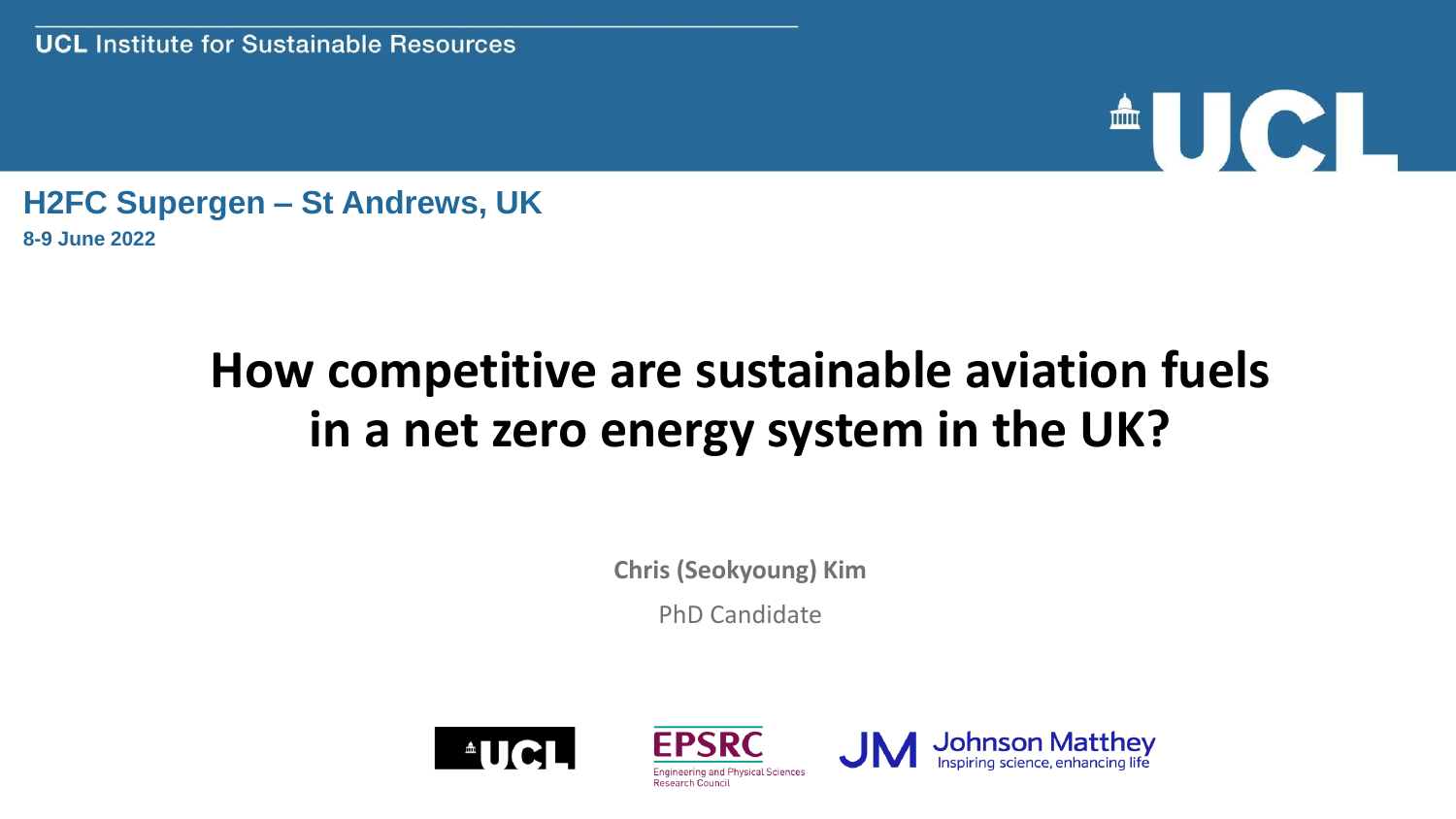

#### **Motivations**

Why is it important to consider **sustainable aviation fuels (SAF)** in our decarbonisation strategies?

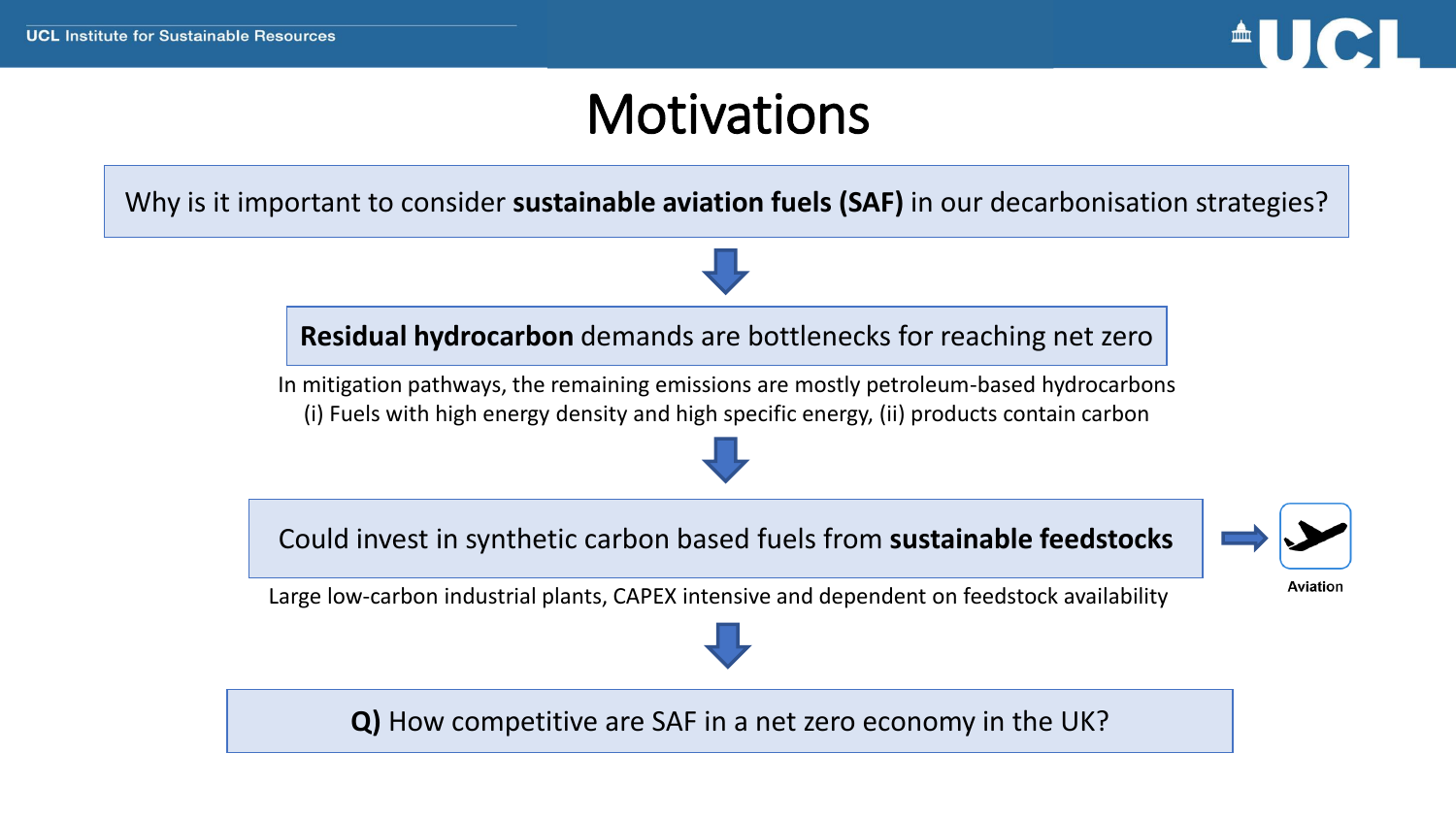

## Industrial SAF production facilities at a glance

- Can convert solid (biogenic) or gaseous ( $H_2$  with  $CO_2$ ) carbon-based energy sources to fuels and chemicals
	- $\triangleright$  Synthetic biofuels
	- ➢ **E-fuels (or power-to-liquid)**
- Industry interested in producing SAF using Fischer-Tropsch (JM)
- Opportunities for CCS and CCU
- **High uncertainties** when using sustainable feedstocks;
	- Resource availability
	- Scale and deployment
	- **Practicality**
	- Chemical structure



This diagram represents syngas pathways. Other opportunities that can convert biogenic resources into hydrocarbons are not reflected here (i.e. anaerobic digestion, fermentation, pyrolysis or hydrothermal liquefaction)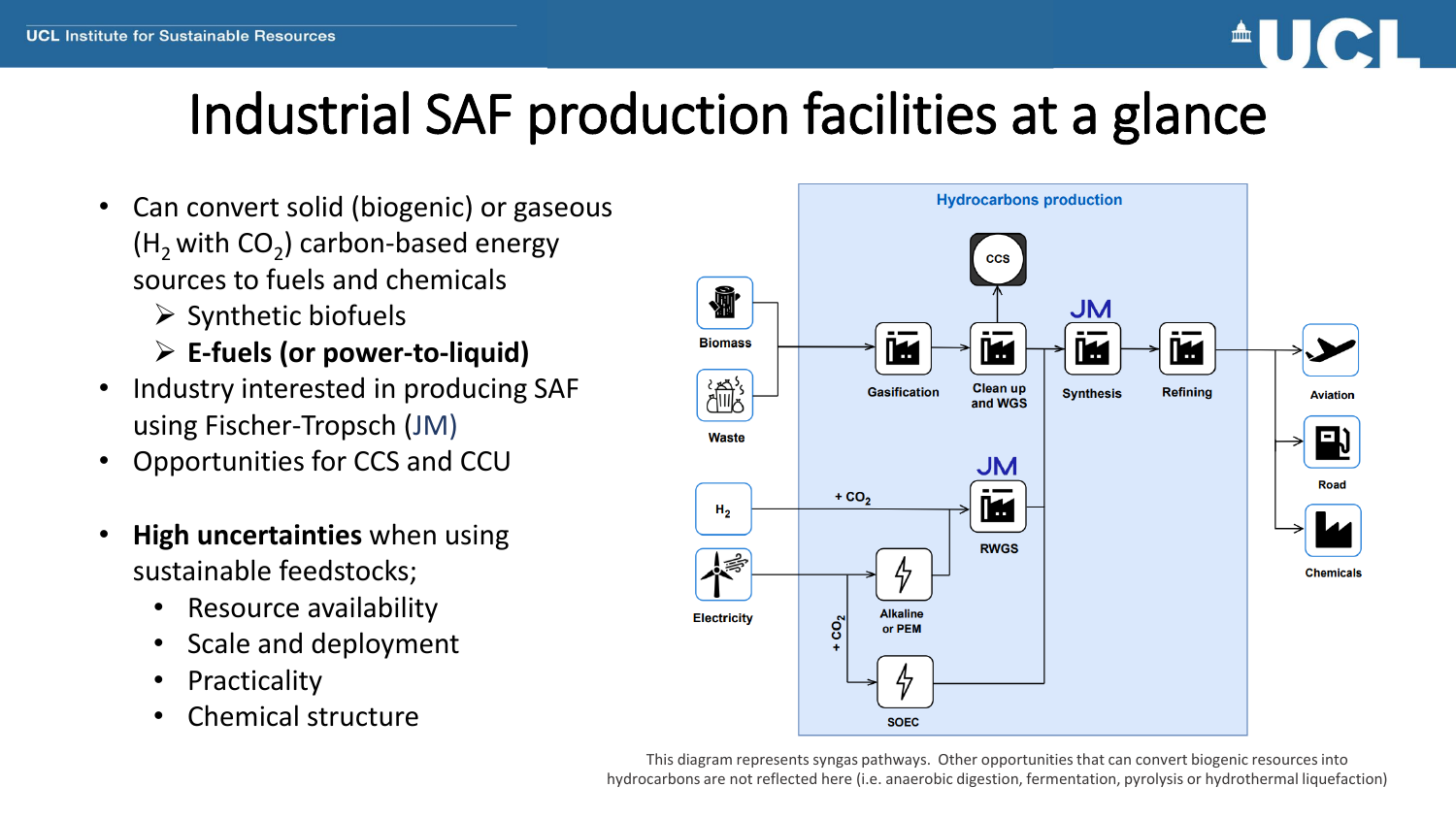

## Methods - Energy System Modelling

Energy system models *– what are they?* 

**Q)** How can I decarbonise my energy system as cheaply as possible?

*How are they useful to us?* 

- 1. Allows for a detailed, technology-explicit representation of the energy system, while providing normative scenario pathways that reach minimum system cost
- 2. Captures cross-sectoral as well as supply- and demand-side technology interactions, and provides implications in the competitiveness of various technologies in the wider system
- 3. Suited to model radically different futures, such as substantial decrease in technology cost over a time horizon or ambitious emission reduction targets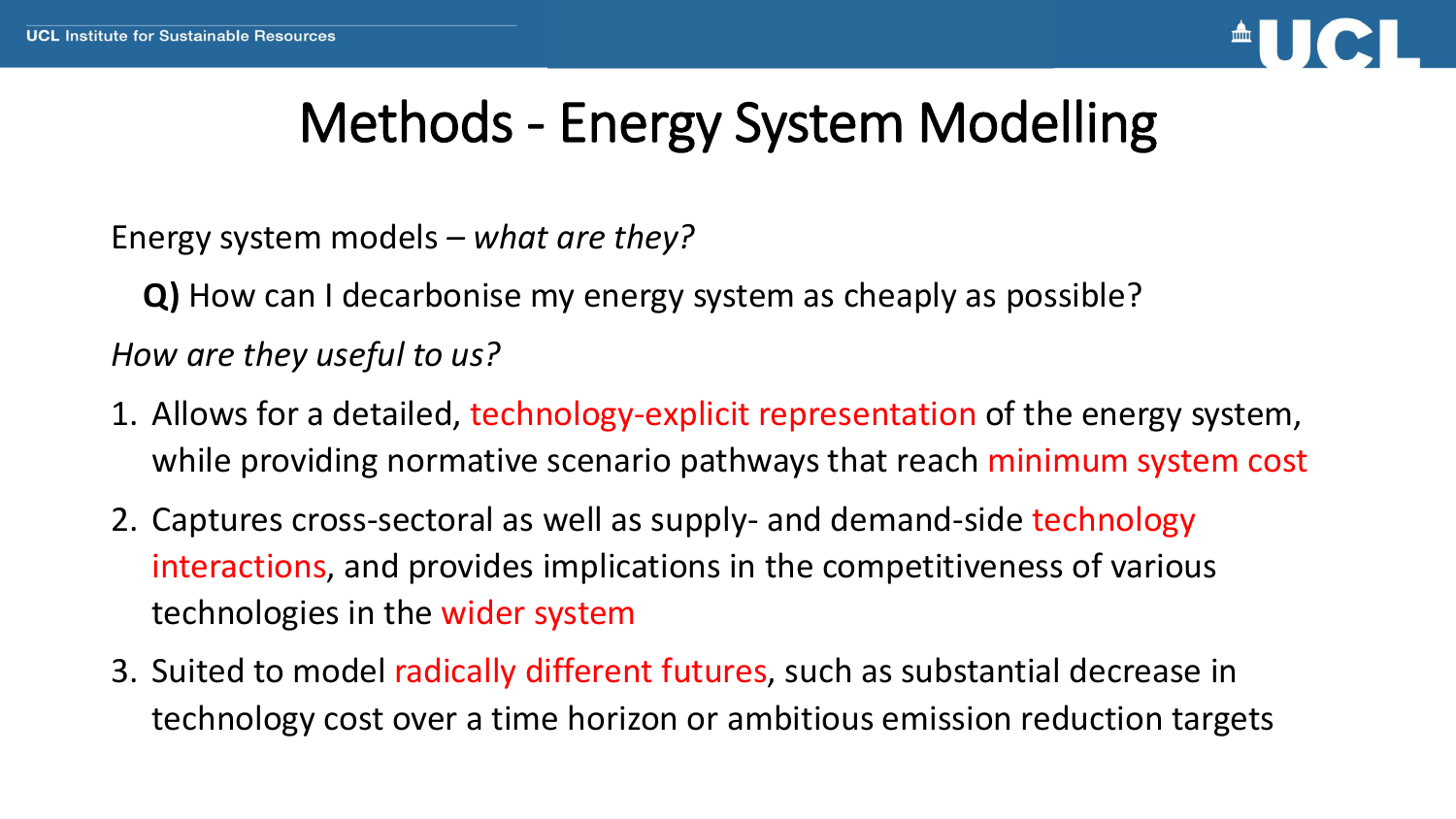

#### UK TIMES

#### Model typology:

- Bottom-up
- Partial equilibrium
- Cost-optimisation
- Perfect foresight

It can contribute towards understanding;

- Potential future energy flows through the entire economy
- Scenarios that may have a big impact on the UK's energy system







UK energy system represented with 3 supply sectors and 5 demand sectors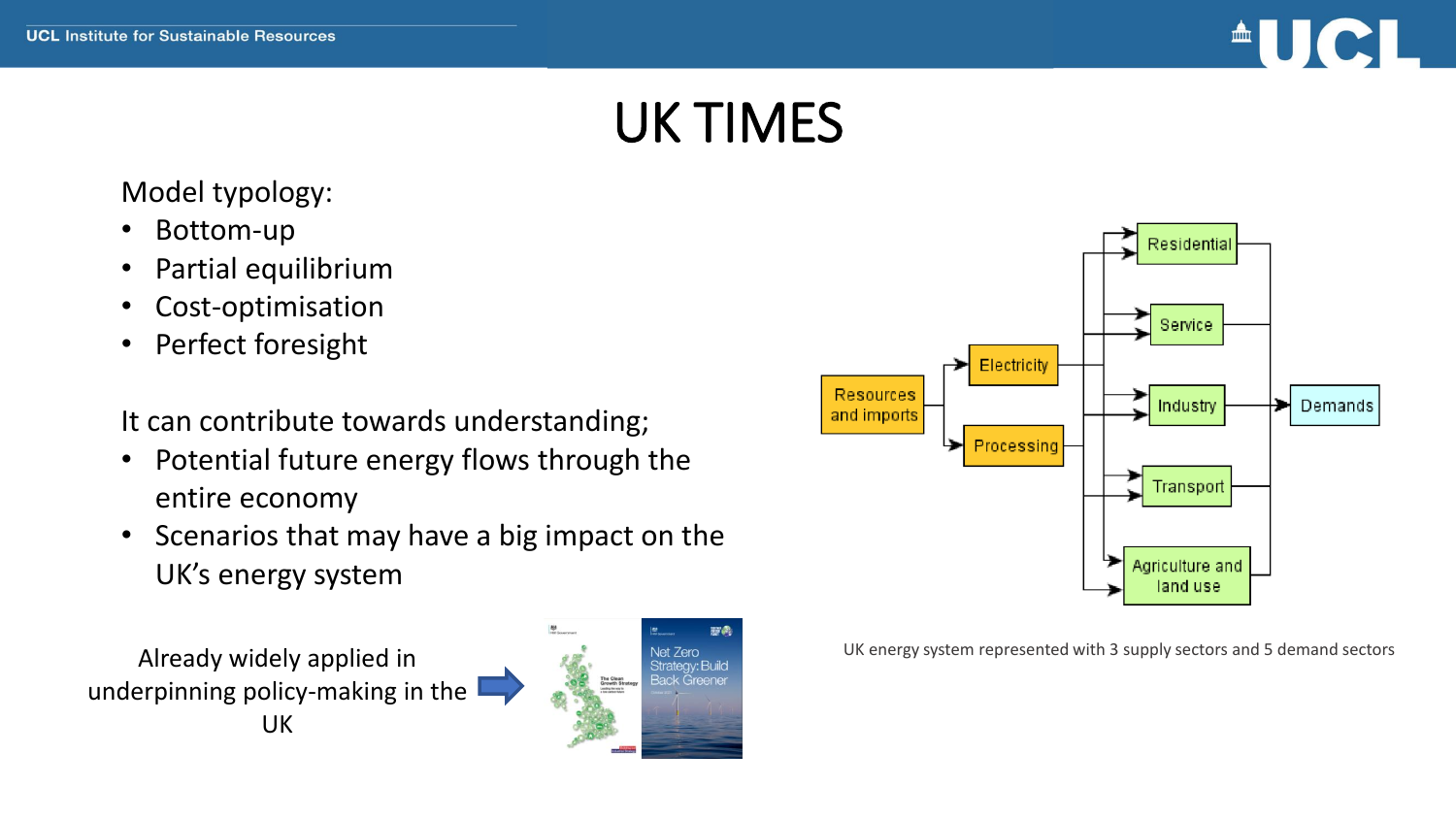

**Representation of sustainable aviation fuels pathways in UK TIMES** 

- A robust set of SAF production pathways
- Representing the possibilities for BECCS and CCU where possible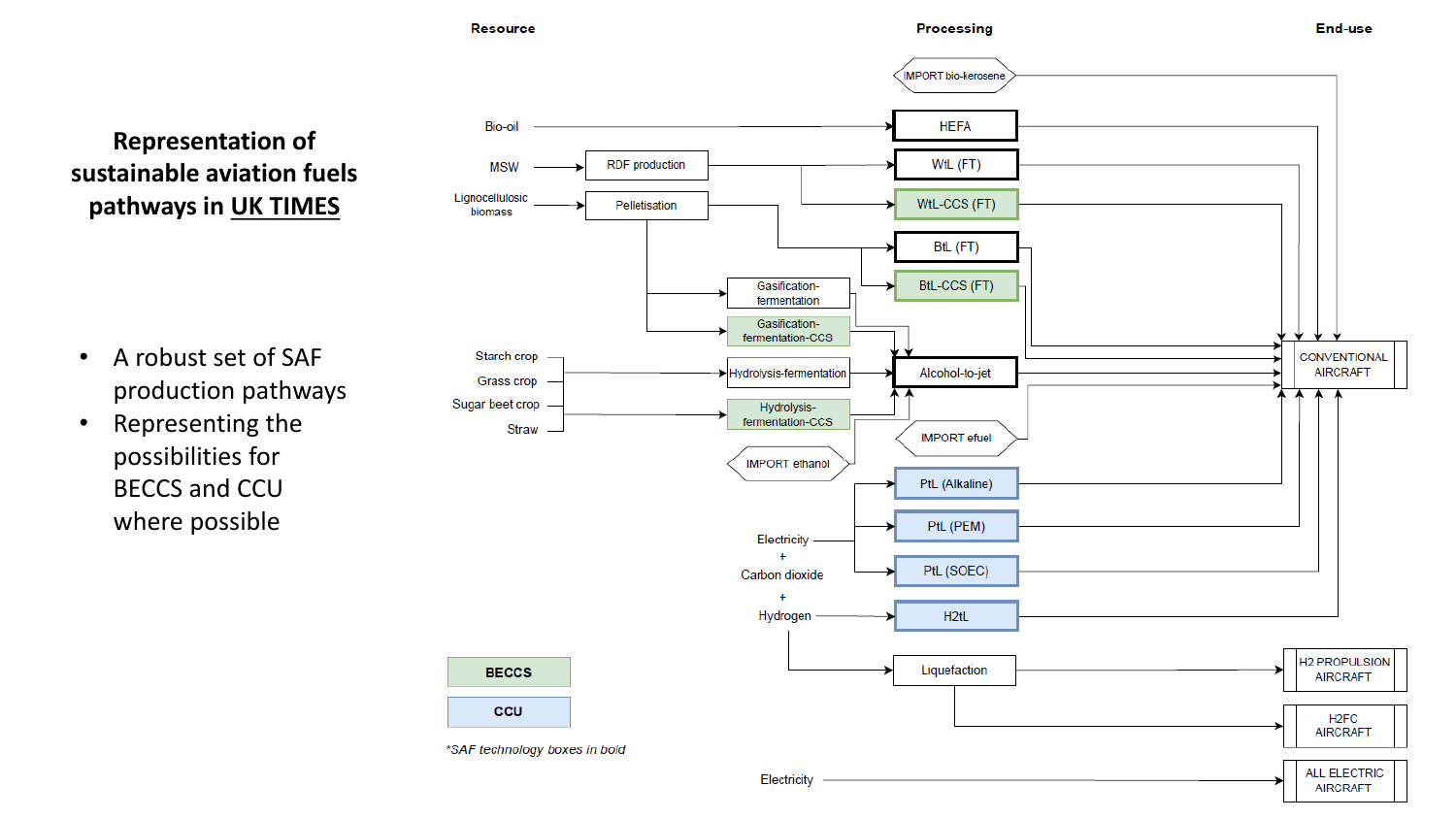and

captured

Carbon



#### UK TIMES net zero scenario



2025 2030 2035 2040 2045 2050

**BIL-CCS** MULL-CCS DAC Power-BECCS ■ Power-NG-CCS ■ Hydrogen-BECCS ■ SMR-CCS ■ Industry-CCS

- Various SAF are competitive AtJ, HEFA, WtL-CCS and BtL-CCS
- BtL-CCS has a transitionary role from 2025 to 2045
- The UK has a large geological storage capacity for  $CO<sub>2</sub>$  (using DAC, SMR-CCS and BECCS-hydrogen)
- More economical to sequestrate than utilise  $CO_2$  and there is no market for CCU, thus e-fuels have no output

SAF have a limited role (~13%) in the UK in 2050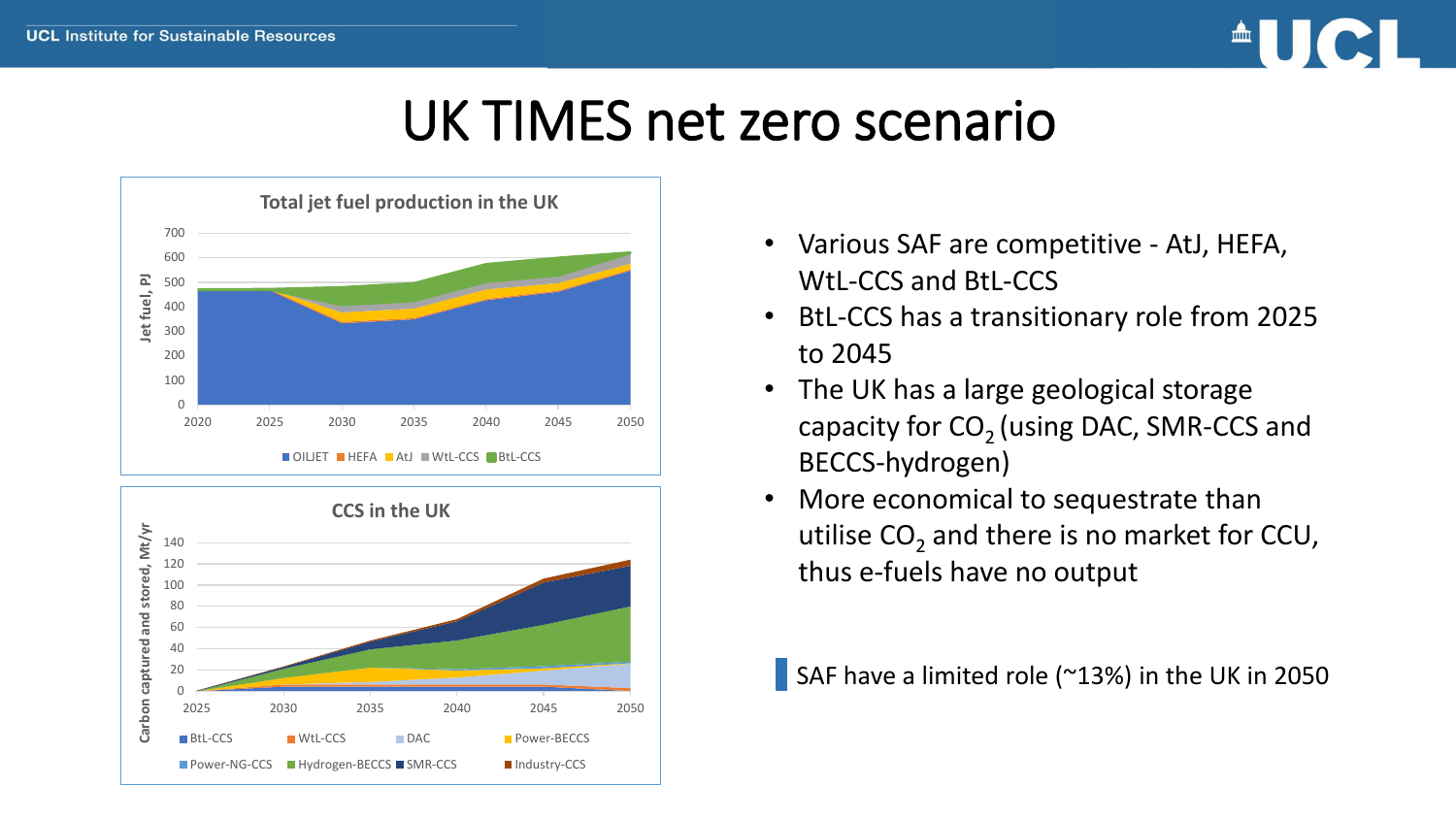

#### Substantial market share in some scenarios...

- One of these scenarios is assuming CCS is limited in the UK's energy system
- Both synthetic biofuels and e-fuels have a significant market share when CCS is assumed limited below 86 Mt in 2050.
- This shows that there is a close relationship between CCS, negative emissions and synthetic jet fuels output



Limit on CO<sub>2</sub> sequestration, MtCO<sub>2</sub>/year

#### Efuel Biomass-SAF-CCS

UK SAF production in 2050 (PJ yr-1 ), from net zero scenarios with varying degree of CCS constrained in the UK TIMES energy system model. Grey area cover scenarios that achieve net zero through imported emissions credit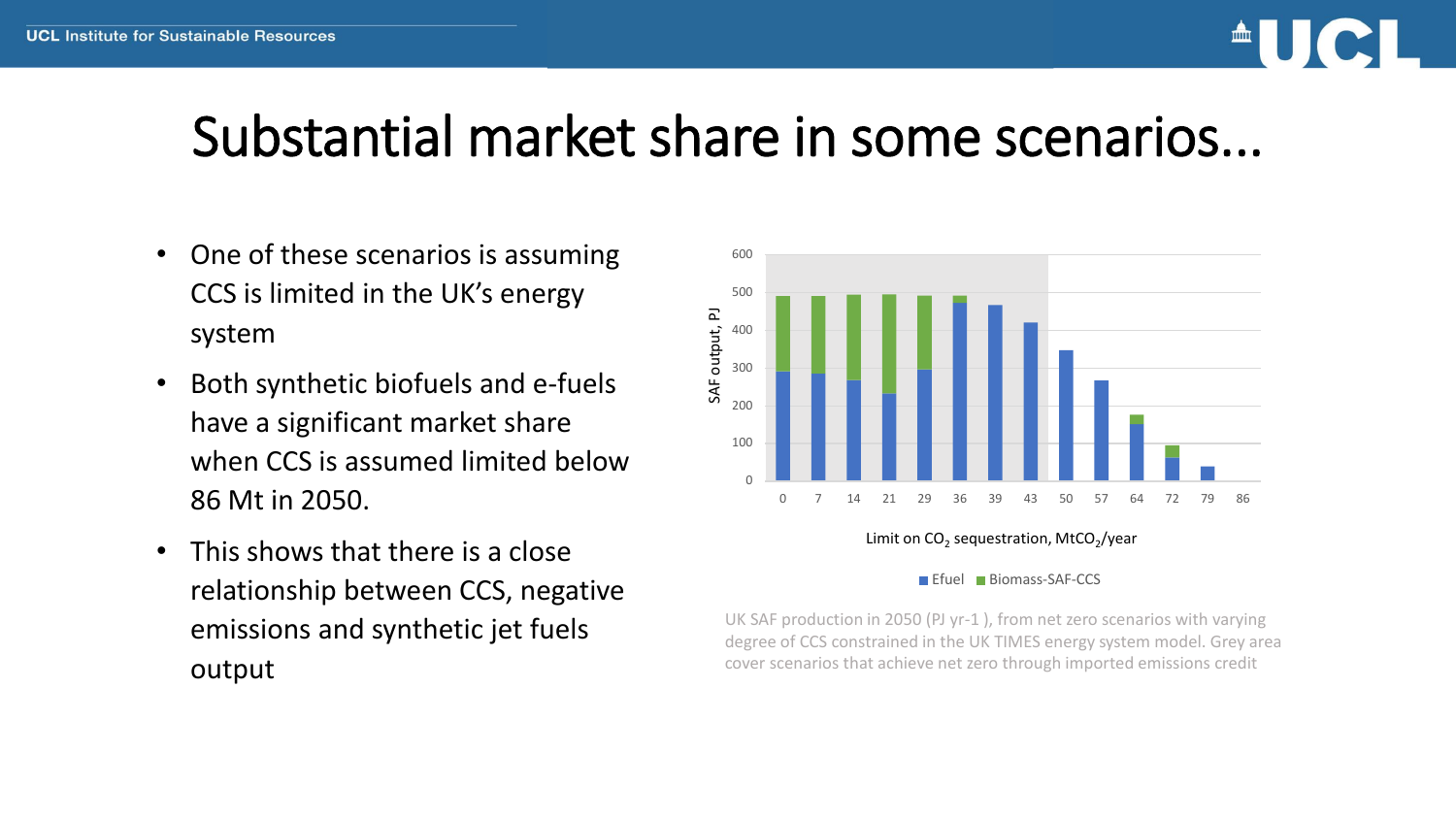

#### Implications of e-fuel use on the wider system



- Hydrogen production technologies change drastically
- Quicker and greater deployment of renewables along with e-fuels infrastructures required for the e-fuels scenarios
- E-fuels scenarios have higher overall system costs



Hydrogen production methods for two scenarios designed to impose e-fuels in the energy system to meet 50% of UK's aviation demand in 2050 (~300 PJ)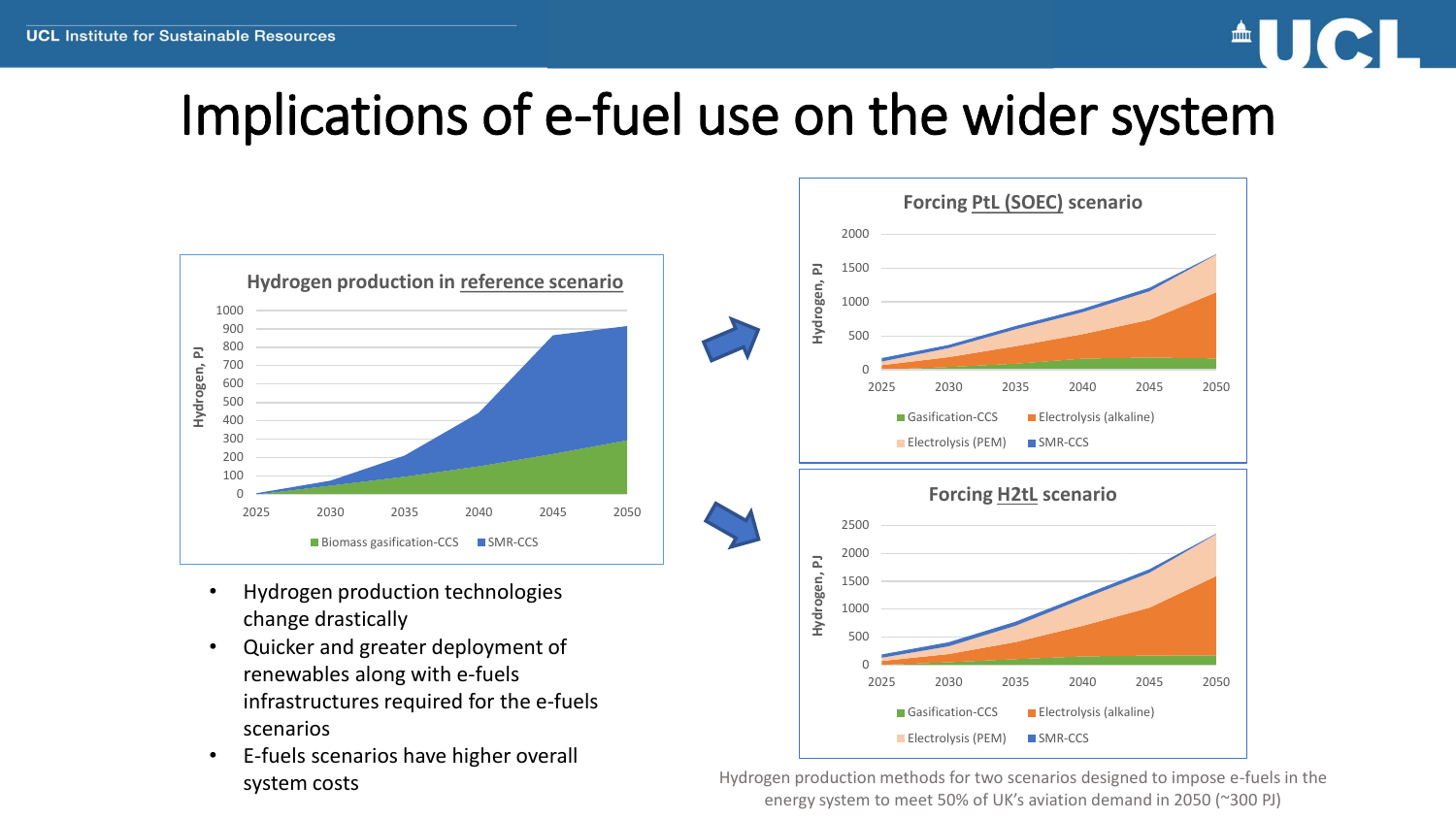

#### **Conclusions**

- 1. Reduced reliance on CCS raises the value of e-fuels in mitigation pathways
- 2. Inclusion of e-fuels have systems wide implications promoting green  $H_2$  but requires substantial investment in renewables
- 3. Enabling e-fuels is essential if the UK is interested in deep decarbonisation of aviation without offsets using technological GGRs
- 4.  $H_2$  and CO<sub>2</sub> available to unlock e-fuels but this requires a targeted approach spanning across 'themes' (i.e. renewables, hydrogen production and CCU)

**Unknown how the market is going to develop and it is important to explore all SAF in the near term**